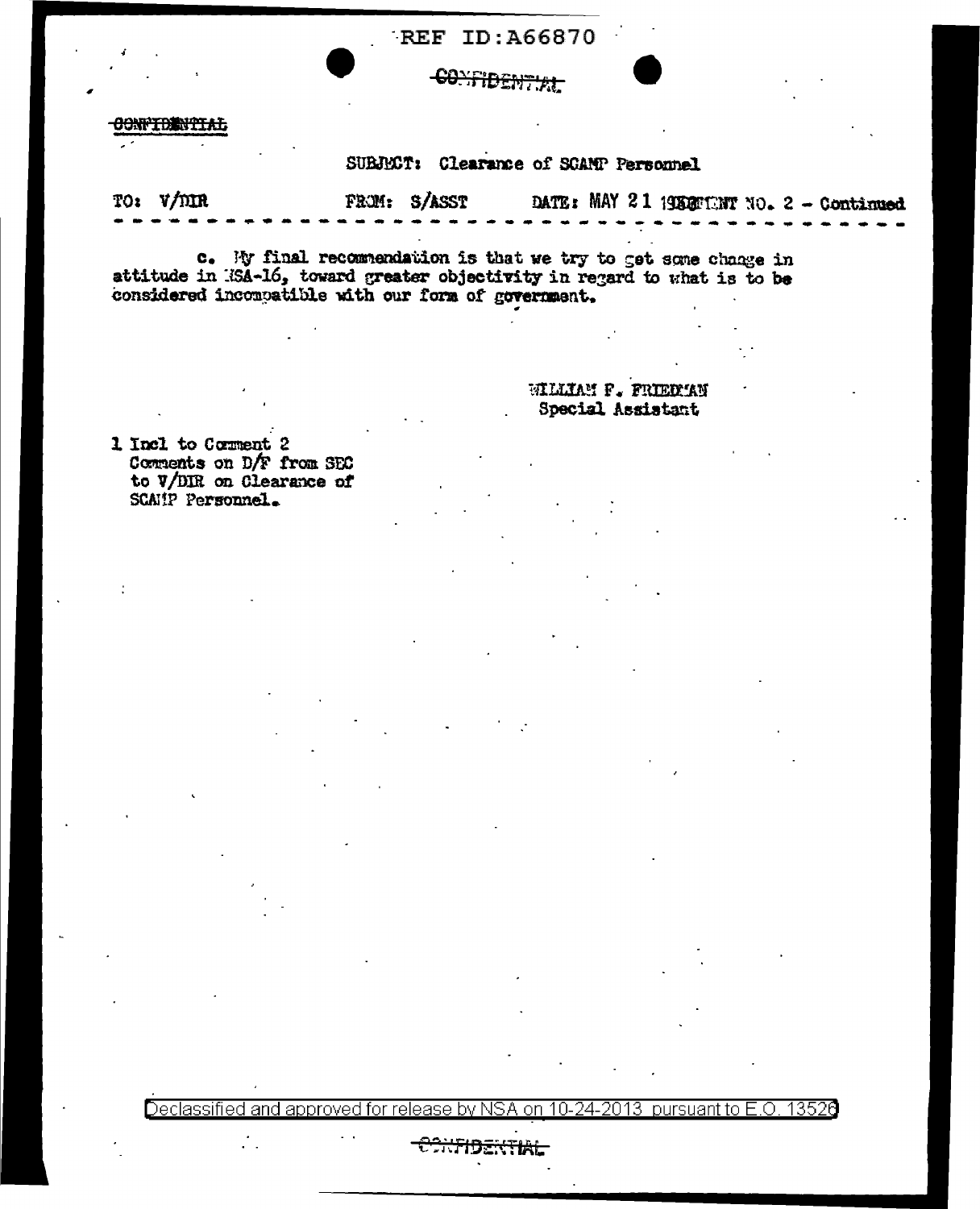REE-IDAA66870

CONFIDENTIAL - SECURITY INFORMATION

SUBJECT: Clearance of SCAMP Personnal

DATE: MAY 21 1953 COMMENT NO. 2 TO: V/DIR FROM: S/ASST

1. I realize that it is Security's business to search for, collect, and present unfavorable or discreditable information, that is, evidence or indications of loyalty or security risks, in the case of each person for whom our special type of clearance is being sought. I realize that it is not Security's business to search for collect, and present favorable or creditable information. But it seems to me that when Security has collected the latter type of information it should give some recognition thereto and try to throw it in on the other side of the clearance scale, to counterbalance the bad. However, if nobody will agree with me on this point, then this weighing in of the "good" with the "bad" should be done by the reviewing authorities, on the achelon immediately above NSA-16, namely, the Chief of Staff, the Vice Director, and the Director. I take it that that is why these papers on Morse, Newman, and Ulam were sent to you, and it is on that basis that I hake my comments below.

2. a. It sppears to me that Security is overly-cantious on this natter of clearance for our work. In order to indicate what leads me to this opinion. I attach hereto a detailed comment on Security's inclosures dealing with the three men mentioned above.

b. What makes me apprehensive about our clearance procedures is that we have here three cases on wilch we wanted nore information and asked NSA-16 therefor. Then we got the information I, at least, do not see too sound grounds for not going ahead with clearance. This raises the question: how about the hundreds of cases we do not see and do not ask about? Are the NSA-16 procedures and interpretations too strict, so that we lose many potentially valuable appli-cants for jobs? Furthermore, I am really apprehensive of what will happen to us when it becomes known that, so far as NSA-16 is concerned, membership in organizations such as the American Association for the Advancement of Science and the American Mathematical Society is considered by NSA-16 as derogatory. We are not only not going to be able to build up our staff but may, in fact, lose many competent people we now have, whose loyalty and security hitherto have been unquestioned. Many of our upper-level employees are members of these organizations: if membership in then disqualifies applicants, it will seemer or later be deemed sufficient to warrant termination of services of actual employees: the obvious precaution is to transfer or look elsewhere for exployment.

3. A. In regard to Dr. Newman, who has a clearance for SECRET, I recognend going ahead with his participation in SCAFP, 1953, which requires no higher clearance.

b. I recommend, further, that in the other two cases, Horse and Ulan, we should try to get whatever waivers nay really be required, to enable us to avail oursalves, in matters classified through SECRT. of their high professional qualifications.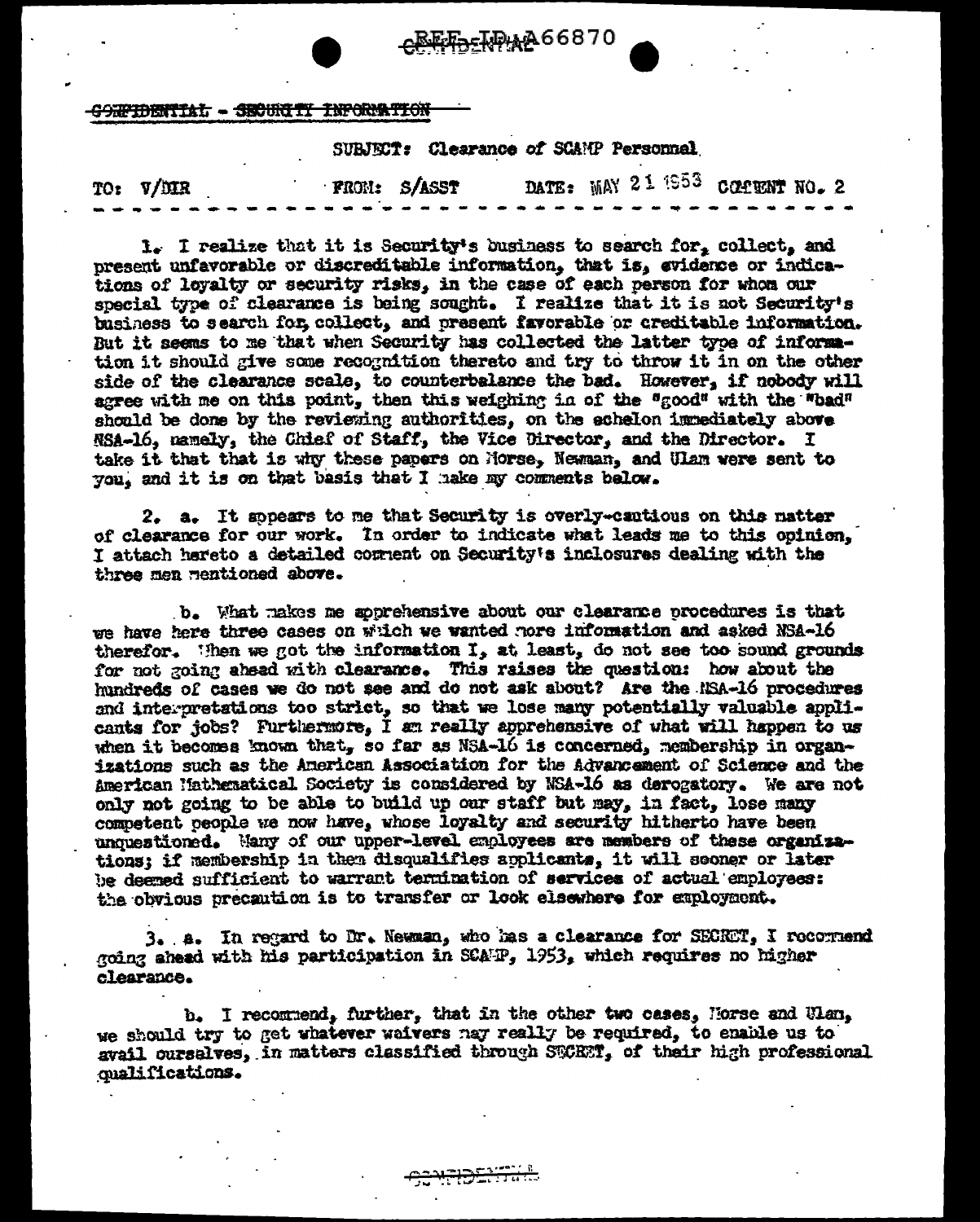**REF ID: A66870** 



MAY 21 1953

#### CONFIDENTIAL - SECURITY INFORMATION

## Comments on a D/F from Colonel Wyman to Admiral Wenger on Clearance of SCAMP Personnel

1. a. The subject memorandum outlines derogatory material uncovered by NSA-16 in the course of investigation of three people: Professor Phillip NoCord Norse, Dr. Norris Newman and Dr. Stanislaw N. Ulam.

b. I shall start by taking up the factual or alleged derogatory material on each of the above named individuals in turn. I shall also list some non-derogatory material on each of the three ceople.

2. a. Horse is a full professor at MIT; his major subject is, I believe, Physics. He has been Director of Brookhaven Laboratory, which is a research laboratory of the Atomic Energy Commission. He was also the founder and first Director of the Weapons System Evaluation Group, which is now the principal Operations Analysis Group for the Joint Chiefs of Staff.

b. ISA-16 lists Morse's associations and affiliations "with organizations who by their ideologies and public standing are known to be incompatible with the United States form of government," as follows:

(1) Massachusetts Civil Liberty Union.

My comment: While this Union has been cited by California Committee on Un-American Activities, I am not aware that it is known to be incompatible with the United States form of government. It might be, but if so, it comes as a distinct surprise to me. It is not on the list of subversive organizations cited by the Attorney General of the U.S.; nor is the American Civil Liberties Union. the parent organization, on the Attorney General's list as yet. If we are to be guided by what any committee of any one of the 48 or 49 states feels about an organization. I do not think there will be many organizations in the U.S. that will "pass" the test.

(2) The American Soviet Science Society, Incorporated.

يوسى سىنىپىتى<br>ئالاستانسىيە ئېيىسىتى

My comment: There is no question about this society having been cited by the Attorney General of the United States. However, at one time, during a period shortly after its founding, this society was in no way subversive. When it became clear to American scientists that this organization had been infiltrated, many scientists immediately dropped their membership. Some were even expelled. No statement is made concerning whether, in fact, Professor Morse did this, whether he is now a member, how long he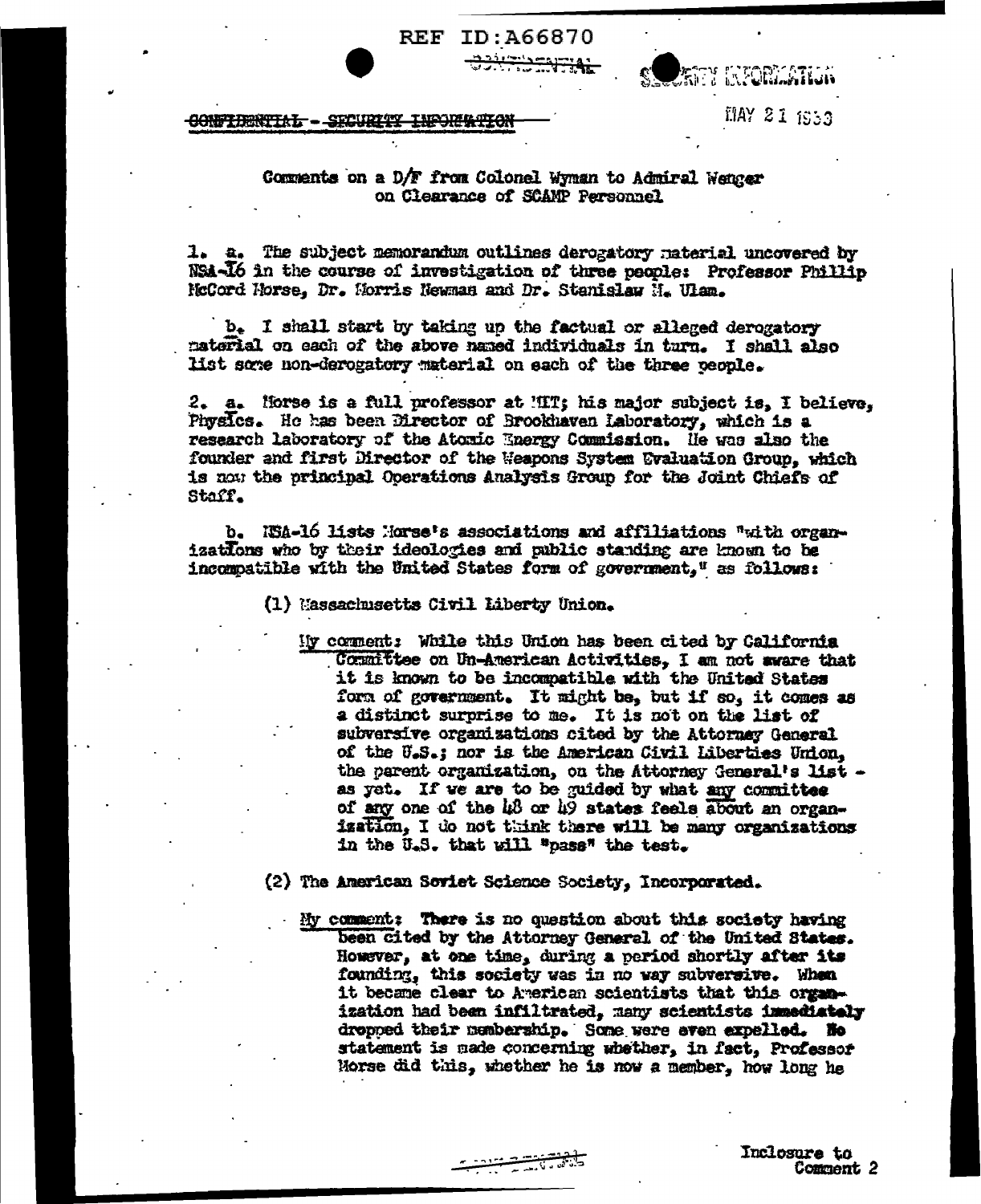**REF ID: 466870** 

## <del>iridential.</del>



**MAY 21 1953** 

was a member, etc. It seems to me to be of the greatest importance to know when, if ever, a person under investigation for clearance dropped membership in an organisation which has been cited by the Attorney General of the United States. In this connection, the case of another prominent scientist, Prof. Philip Norrison, is worth thinking about, as related in the attached newspaper account (AP dispatch of 9 Kay 1953).

- (3) The Rincational Fund of the Euergency Committee of Atomic Scientists.
	- My comment: There seem to be several things against Horse on account of his connection with this connittee. First, he is a trustee of the Committee; next, the names of other members of the Committee are cited as those of people obviously not to be trusted. The other members mentioned are Harold C. Urey and Linus Pauling. I do not know how Marold C. Urey became a "fallow-traveler" or even how the authorities define or determine what such a traveler is. but I do know that he is a Nobel Prize winner, important contributor to the atoxic bomb development, and an outspoken anti-communist. I do not know on what grounds Linus Panling is considered a comunist suspect, but I do know that he is President-Elect of the National Academy of Sciences of the United States. My corrent under a above, with respect to listing by a committee of one of the  $48$  or  $49$  states of the Union, also applies to the citing of the Emergency Committee of Atomic Scientists by the Joint Legislature Fact Pinding Committee of the State of Mashington.

(4) The Scientists Committee on Loyalty Problems.

- My comment: Nembership in this committee, cited by the House Un-American Activities Committee, may be sufficient justification for denying Morse clearance. Observe, however, that it is not stated that he is a nember but only that he is a sponsor. I an not quite sure what this means and. in fact, it may be that sponsorship is worse than membership from the point of view that it may imply greater participation.
- (5) I see nothing derogatory whatever in the first sentence; as to the second, a fact is a fact no matter where it appears. Why hold it against Morse that the fact was published in a well-known Communist journal?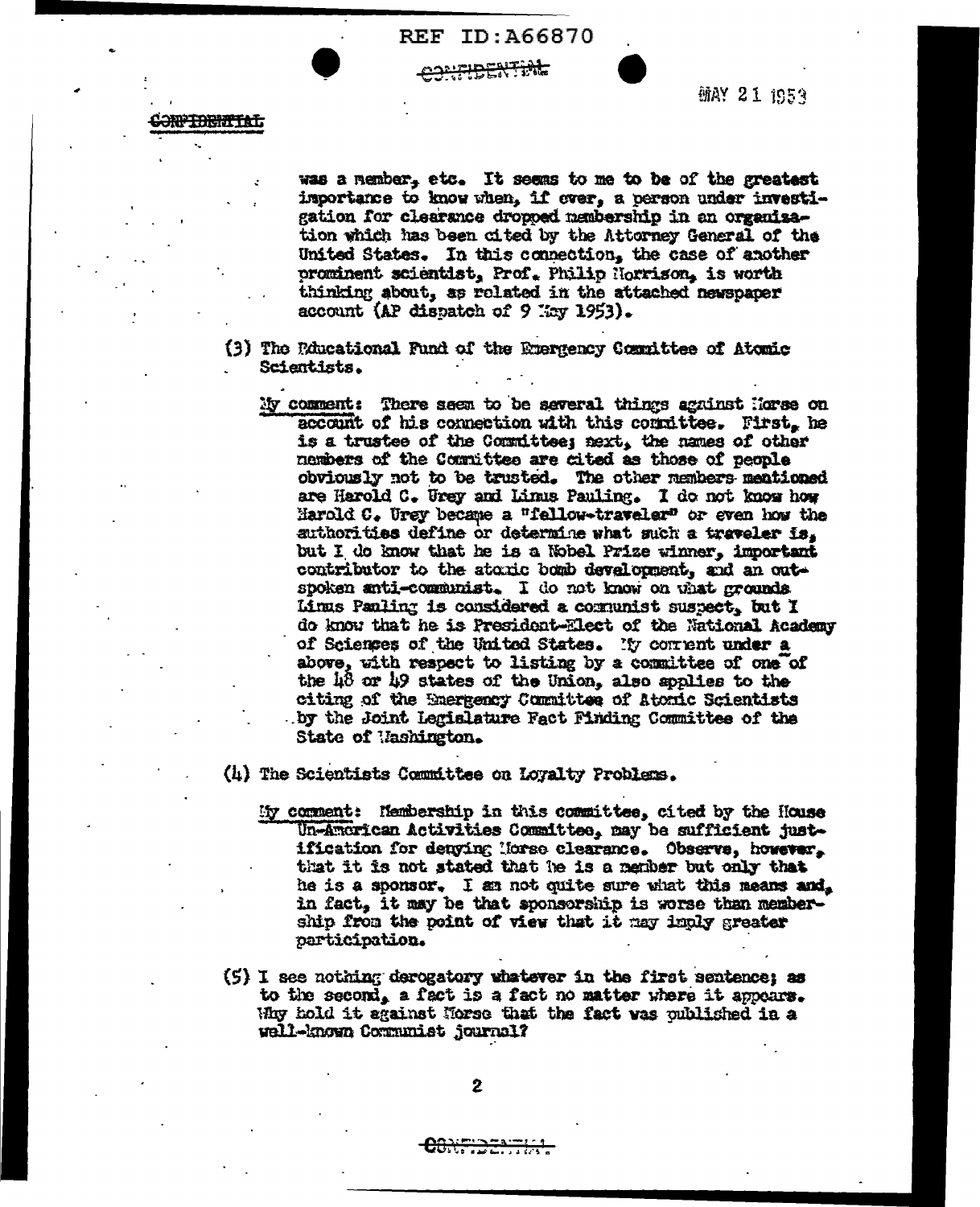

**MAY 21 1953** 

#### **CONFIDENTIAL**

(6) Same comment as applied to the first sentence of  $(5)$  above: as to the second sentence, if anything, this is an item in favor of Horse.

c. Finally, the report concludes with the statement that Horse's colleagues considered him loyal. It appears to me that of the six comments only (2) and (4) are relevant and these need further expansion. There is a quotation from USCIB  $f$ 5 which states that "The person shall be of excellent character and discretion, and of unquestioned loyalty to the United States. There shall be no exception to this requirement." Professor Morse is certainly of excollent character and there has never been any question concerning his discretion. The question of his loyalty remains to be examined and it is quite possible that further investigation developing around points  $(2)$  and  $(i)$  may indicate that there is some doubt concerning his loyalty. However, on the basis of what has been presented I do not see how this conclusion was reached.

3. a. The case of Dr. Morris Newman is considerably different from that of Professor Morse. Dr. Newman is denied clearance for the following reasons:

- (1) His nother is not a citizen of the United States.
- (2) His wife did not list nembership in a cited organization when applying for a government position. The entire facts of her suspension are not known by this Agency, at this time.
	- Ny comments: Point  $(1)$  is not at complete variance with USCIB  $\mathcal{F}_2$ , since that document merely states that a person's parents should be citizens of the United States, and not that they must be citizens of the United States. The real question is, where is his mother? Is she in the U.S. or in some country behind the iron curtain? How strictly USCIB regulations are to be interpreted is. of course, a matter for top level policy, but it is my opinion that NSA-16's interpretation is entirely too strict when it wishes to deny even a start on clearance simply because of the fact cited in point (1) above.

Point (2) is somewhat bothersome to me. It says that "The entire facts are not known by this Agency, at this time," but it appears to me that we should try to ascertain them before coming to any final conclusions. When qualified scientific personnel at this Agency make serious effort to obtain the services of qualified scientific personnel at other agencies it appears to me that NSA-16 should make every effort to get all the facts needed. In this connection it is interesting to

جبيب 33. . . . <del>. . . .</del>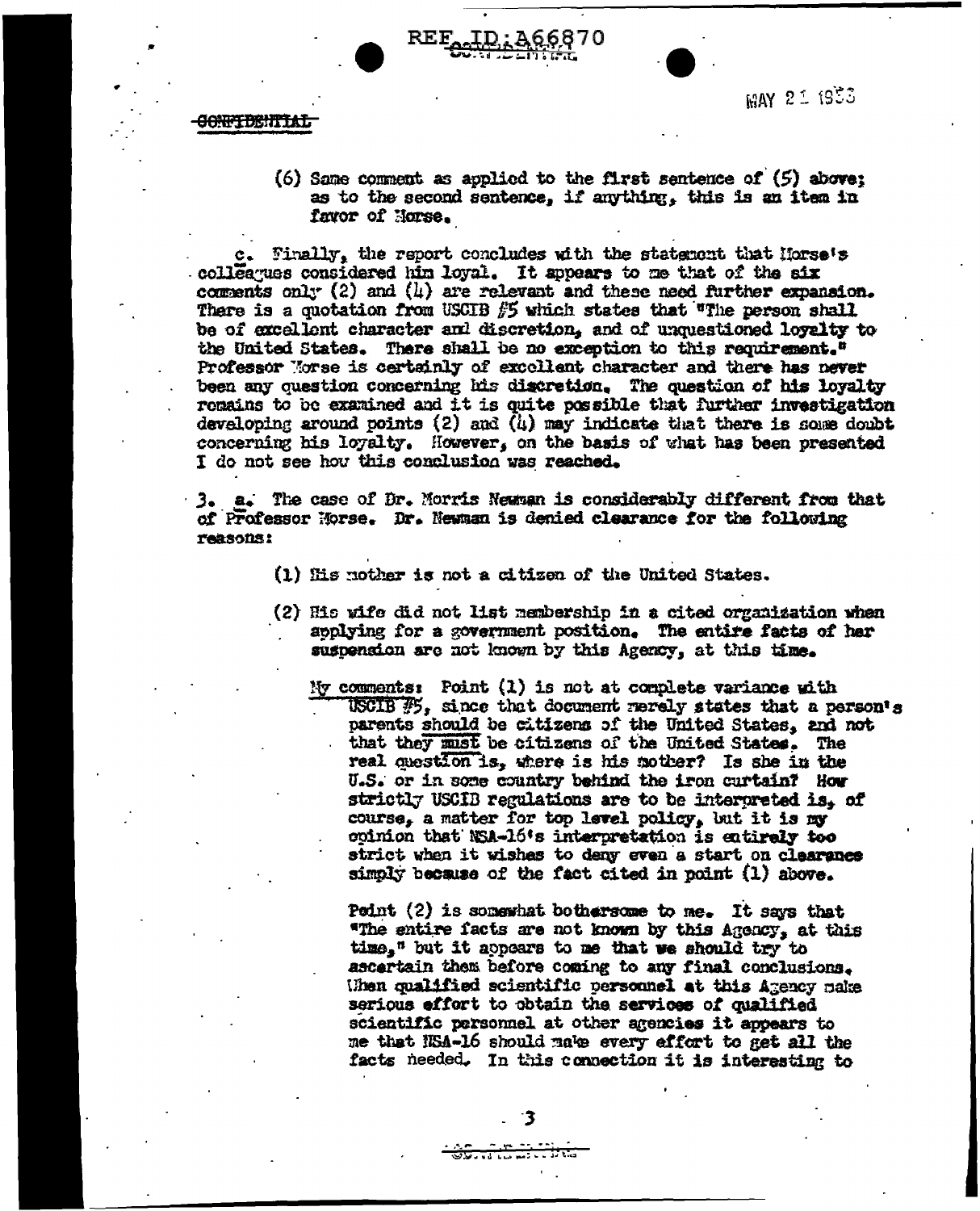

REF. ID: 466870

MAY 21 1953

CONFIDENTIAL

note that NSA-16 states that Dr. Newman's wife had been cleared of loyalty charges; I therefore do not see why Newman's clearance should now be in question on account of his wife's clearance difficulties.

b. Dr. Newman's membership in three organizations is discussed in NSA-16's report. Even though no mention is rade of these nemberships in the concluding reasons for denial of clearance, I am at a loss to understand why they are mentioned at all. The first of these organizations is the American Association for the Advancement of Science. This is a completely non-political, scientific organization whose membership comprises thousands of outstanding scientists. The second organization mentioned is the American Mathematical Society. To put it mildly, it is a rather far-fetched even to hint that a person is not clearable because be belongs to this society. John von Neumann was president of this society from 1950 to 1952. Present and past members who worked at or with the Agency and who have COMINT clearance are: H. H. Campaigne. W. D. Wray, S. Kullback, R. A. Leibler, J. J. Eachus, A. M. Gleason, Marshall Hall, S. S. Cairns, H. P. Robertson, H. T. Engstrom, C. B. Tompkins, Mina Rees, and about fifty other people at the Agency. There is no comment by NSA-16, or ma, on the third organization, the Mathematical Association of America. That is fortunate since this organization concerns itself primarily with the teaching of college mathematics.

c. Finally we come to the case of Dr. Stanislau Ulam. This is the strangest case of the three. It appears to me that NSA-16 does not support its case for denying Ulam COMINT clearance by its own quotes. Under item (2) let us consider the reasons for denying clearance point by point: points  $(a)$ ,  $(b)$  and  $(c)$  again are questions of strict, redium, or loose interpretation of USCIB  $\beta$  and I shall not go into them. In point (d) it is stated that Ulam is not considered to be of excellent discretion and items ld  $(3)$ , ld  $(4)$ , and ld  $(7)$  are the references. Let us look at those references in inverse order:

- (1) In 1d (7), Ulan is characterized as a talkative, sociable individual but not indiscreet and was, in fact, most circumspect regarding confidential matters. How can anyone conceivably interpret this statement as indicating that Ulam is not considered to be of excellent discretion?
- (2) In 1d (4) it is stated that Ham "is not too discreet, although if told not to tell anything, he would not tell it." Again I fail to see how this indicates indiscretion on Agency problems. since we certainly tell people not to tell secrets.
- (3) In 1d (3) it is stated that Ulan is in the interviewee's opinion somewhat indiscreet. However, this seems to be the only evidence of Ulam's indiscretion. Also it is to be noted that no account is taken of any of the good things which have

 $\cdots$  and  $\mathbf{r}$  is a set of  $\mathbf{r}$